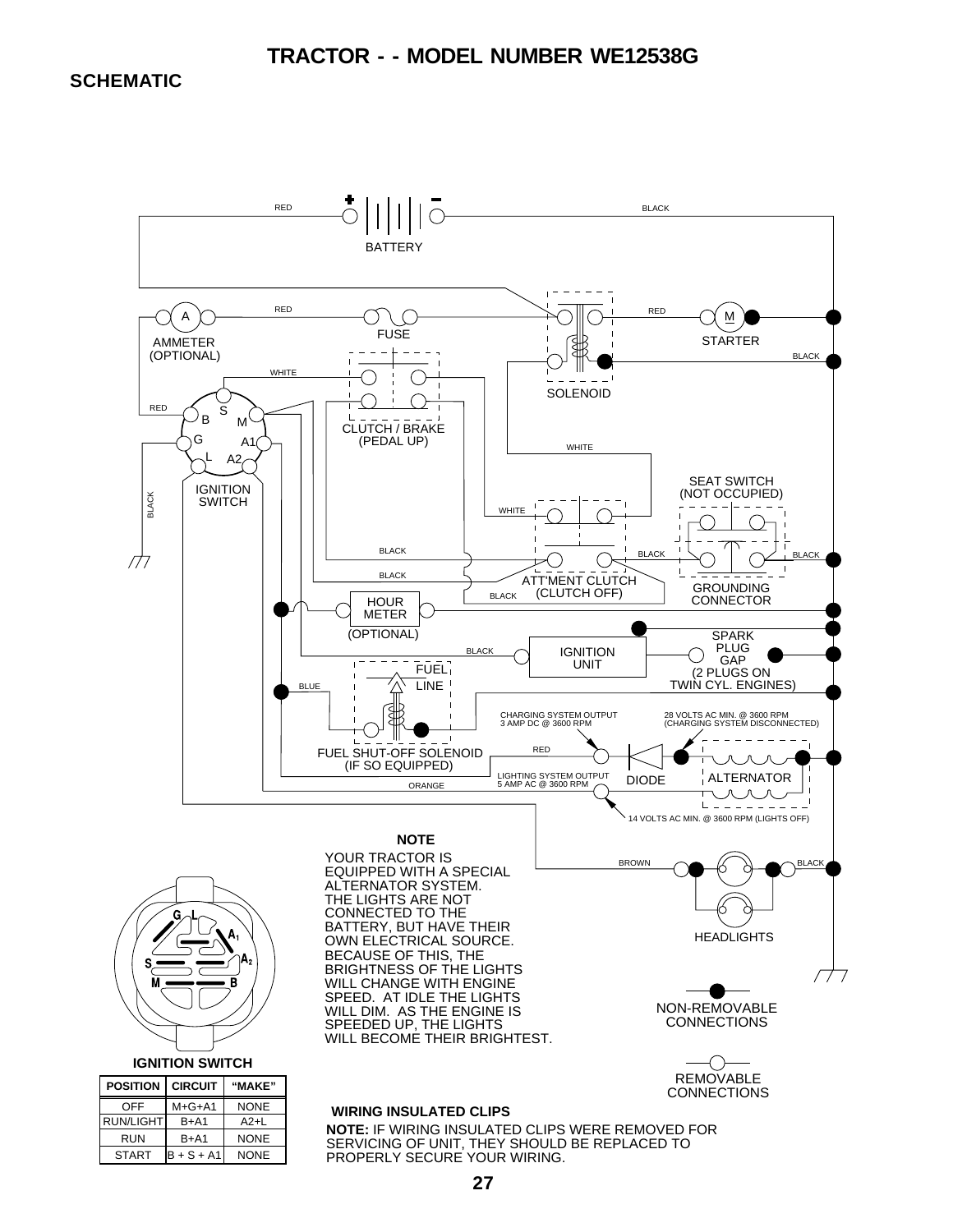**TRACTOR - - MODEL NUMBER WE12538G**

#### **ELECTRICAL**

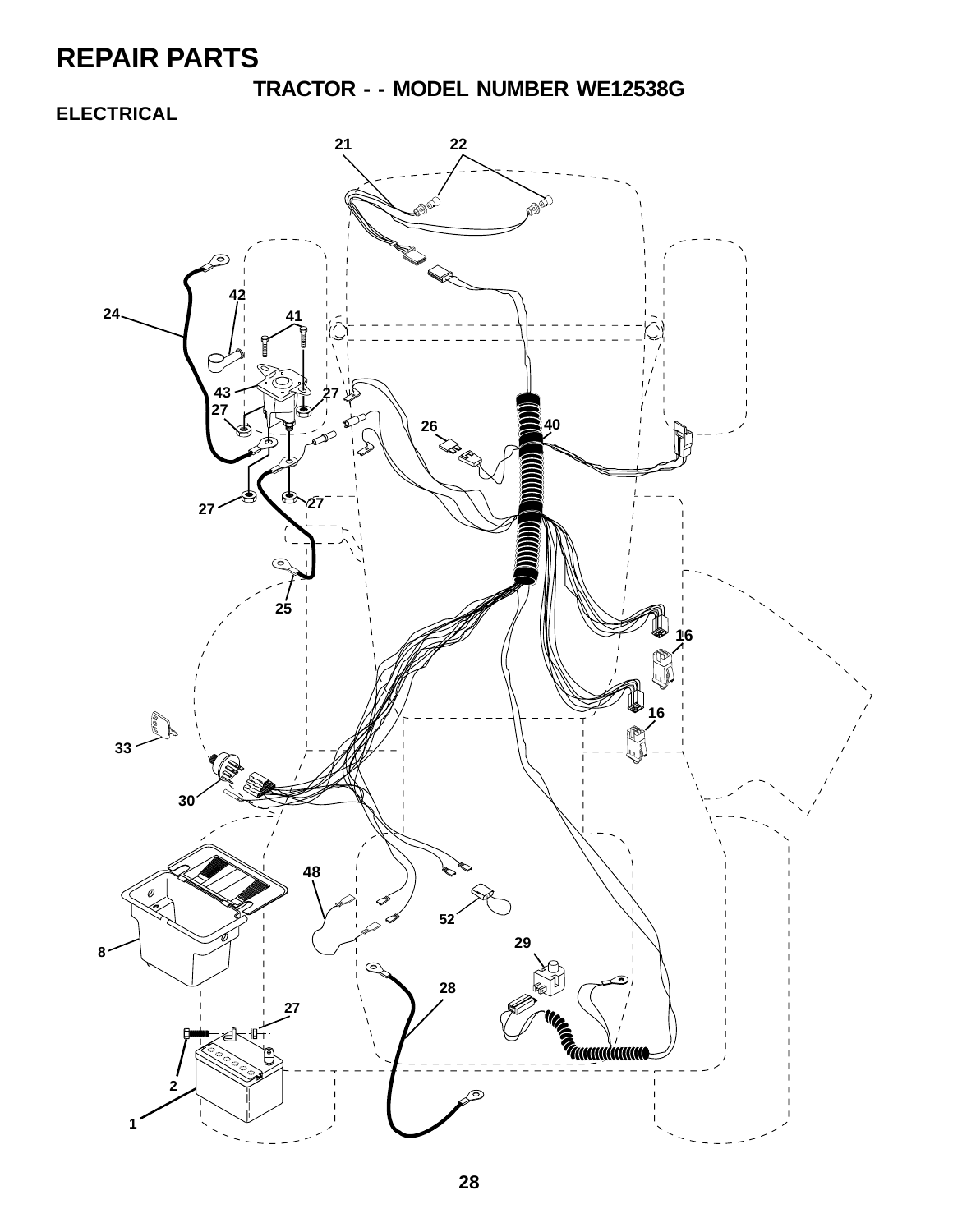#### **TRACTOR - - MODEL NUMBER WE12538G**

**ELECTRICAL**

| KEY<br>NO. | <b>PART</b><br>NO. | <b>DESCRIPTION</b>          |
|------------|--------------------|-----------------------------|
| 1          | 144925             | Battery 12 Volt 25 Amp      |
| 2          | 74760412           | Bolt Hex Hd 1/4-20unc X 3/4 |
| 8          | 156417             | Case Battery Mech Hiinge    |
| 16         | 153664             | Switch Interlock Push-In    |
| 21         | 166181             | Harness Asm Light W/4152j   |
| 22         | 4152J              | Bulb Light #1156            |
| 24         | 4799J              | Cable Battery 6 Ga 11"red   |
| 25         | 146147             | Cable Battery               |
| 26         | 166180             | Fuse 15 AMP                 |
| 27         | 73510400           | Nut Keps Hex 1/4-20 Unc     |
| 28         | 4207J              | Cable Ground 6 Ga 12"black  |
| 29         | 121305X            | Switch Plunger Nc Gray      |
| 30         | 163968             | Switch Ign                  |
| 33         | 140401             | Key Ign                     |
| 40         | 170217             | Harness Ign                 |
| 41         | 71110408           | Bolt Blk Fin Hex 1/4-20     |
| 42         | 131563             | Cover Terminal Red          |
| 43         | 145673             | Solenoid                    |
| 48         | 140844             | Adapter Ammeter             |
| 52         | 141940             | <b>Protection Wire Loop</b> |

**NOTE:** All component dimensions given in U. S. inches  $1$  inch = 25.4 mm.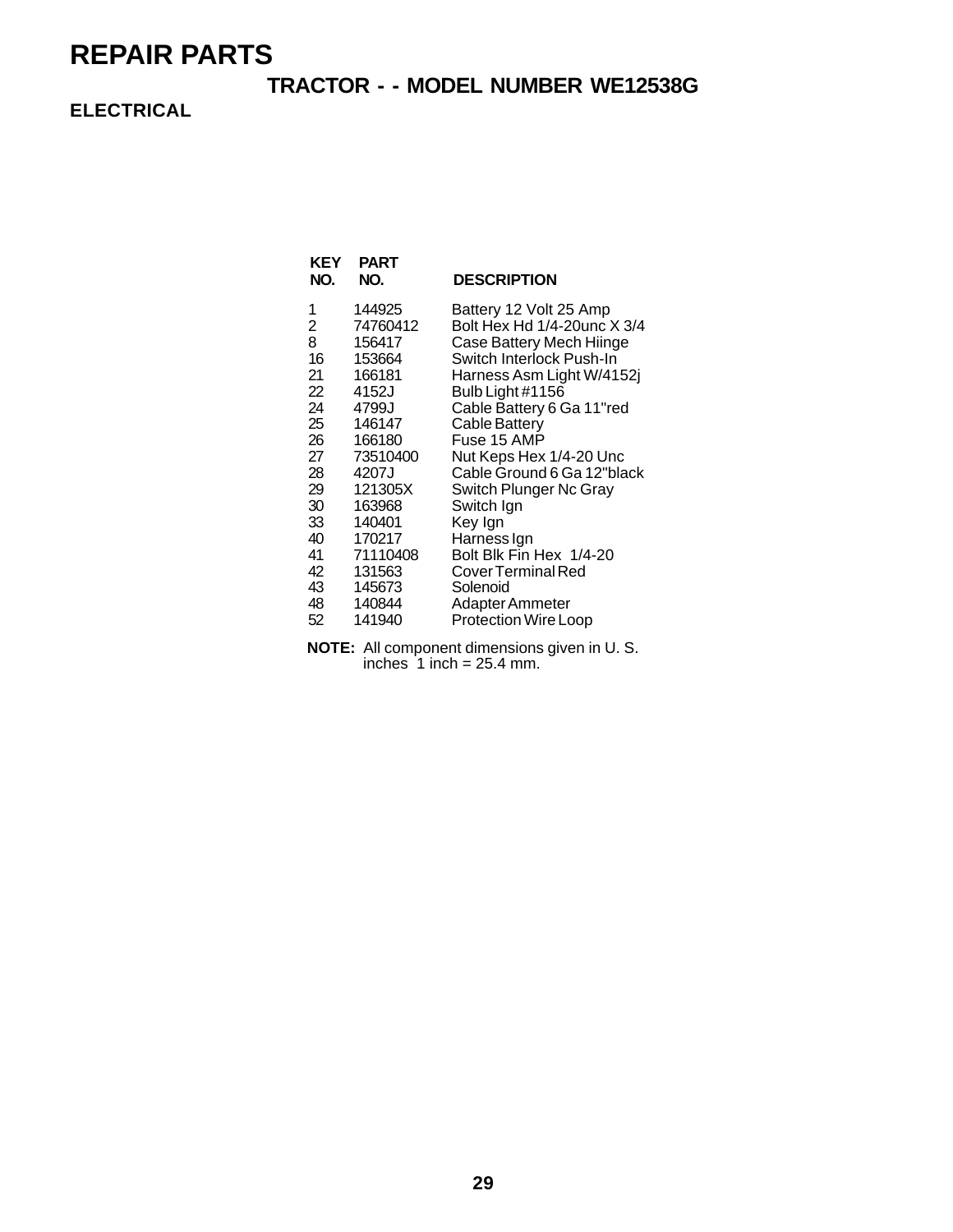**TRACTOR - - MODEL NUMBER WE12538G**

**CHASSIS**

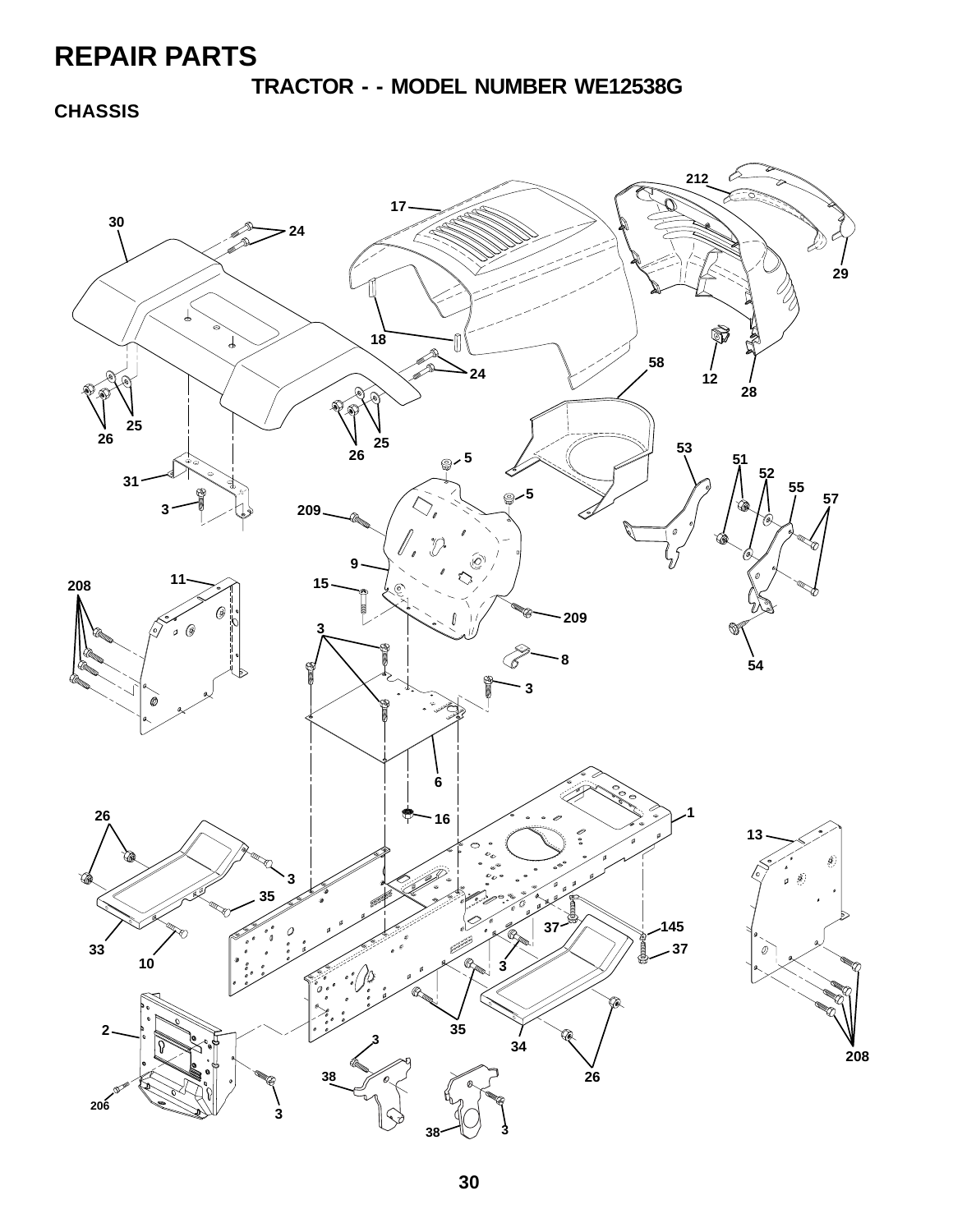#### **TRACTOR - - MODEL NUMBER WE12538G**

**CHASSIS**

| KEY<br>NO.     | <b>PART</b><br>NO. | <b>DESCRIPTION</b>                   |
|----------------|--------------------|--------------------------------------|
| 1              | 169831             | Chassis                              |
| $\overline{c}$ | 169061             | Drawbar, Stretch                     |
| 3              | 17060612           | Screw 3/8-16 x 3/4                   |
| 5              | 155272             | Bumper, Hood/Dash                    |
| 6              | 155924X011         | Saddle Silkscreen Flt Sdl            |
| 8              | 155138             | Clip Retainer Slide-On               |
| 9              | 168347X011         | Dash                                 |
| 10             | 72140608           | Bolt, Carriage 3/8-16 x 1            |
| 11             | 155927             | Panel Dash LH                        |
| 12             | 145660             | Clip Tinnerman Grille P.L            |
| 13             | 172107X010         | Panel Sikscr Dash RH                 |
| 14             | 17490608           | Screw Thdrol 3/8-16x1/2 Ty-tt        |
| 15             | 74180512           | Screw Mach TRHD 5/16-18uncx3/4       |
| 16             | 73510500           | Nut Keps 5/16-18 Unc                 |
| 17             | 159639x550         | Hood                                 |
| 18             | 126938X            | <b>Bumper Hood</b>                   |
| 24             | 74780616           | Bolt Fin Hex 3/8-16unc X 1 Gr. 5     |
| 25             | 19131312           | Washer 13/32 X 13/16 X 12 Ga         |
| 26             | 73800600           | Nut Lock Hex w/Ins 3/8-16 Unc        |
| 28             | 157373             | Grille P.L Ms 428                    |
| 29             | 140273X599         | Lens Grille Private Label            |
| 30             | 169465X550         | Fender                               |
| 31             | 136619             | Bracket Fender Repl 109873x          |
| 33             | 105476X550         | <b>Footrest Pnt LH Perf</b>          |
| 34             | 105475X550         | <b>Footrest Pnt RH Perf</b>          |
| 35             | 72110606           | Bolt Rdhd Sht Sqnk 3/8-16 X3/4       |
| 37             | 17490508           | Screw Thdrol 5/16-18 x 1/2 TYT       |
| 38             | 169834             | <b>Bracket Asm. Pivot Mower Rear</b> |
| 51             | 73800400           | Nut Lock W/Insert 1/4-20unc          |
| 52             | 19091416           | Washer 9/32 x 7/8x16 Ga.             |
| 53             | 144697             | <b>Bracket Grille Lh</b>             |
| 54             | 161464             | Screw Hex 8-18 x 7/8                 |
| 55             | 144696             | <b>Bracket Grille Rh</b>             |
| 57             | 74780412           | 57. Bolt Fin Hex 1/4-20 unc x        |
| 58             | 150127             | Duct Air Engine PL/LT                |
| 145            | 156524             | Rod Pivot Chassis/Hood               |
| 206            | 170165             | Bolt Shoulder 5/16-18                |
| 208            | 17670608           | Screw Thdrol 3/8-16 x 1/2            |
| 209            | 17000612           | Screw Hex Wsh Thdrol 3/8-16          |
| 212            | 156229             | <b>Insert Lens Reflect</b>           |
| ---            | 5479J              | Plug Button Blk 359 Dia Choke        |

**NOTE:** All component dimensions given in U.S. inches 1 inch =  $25.4$  mm.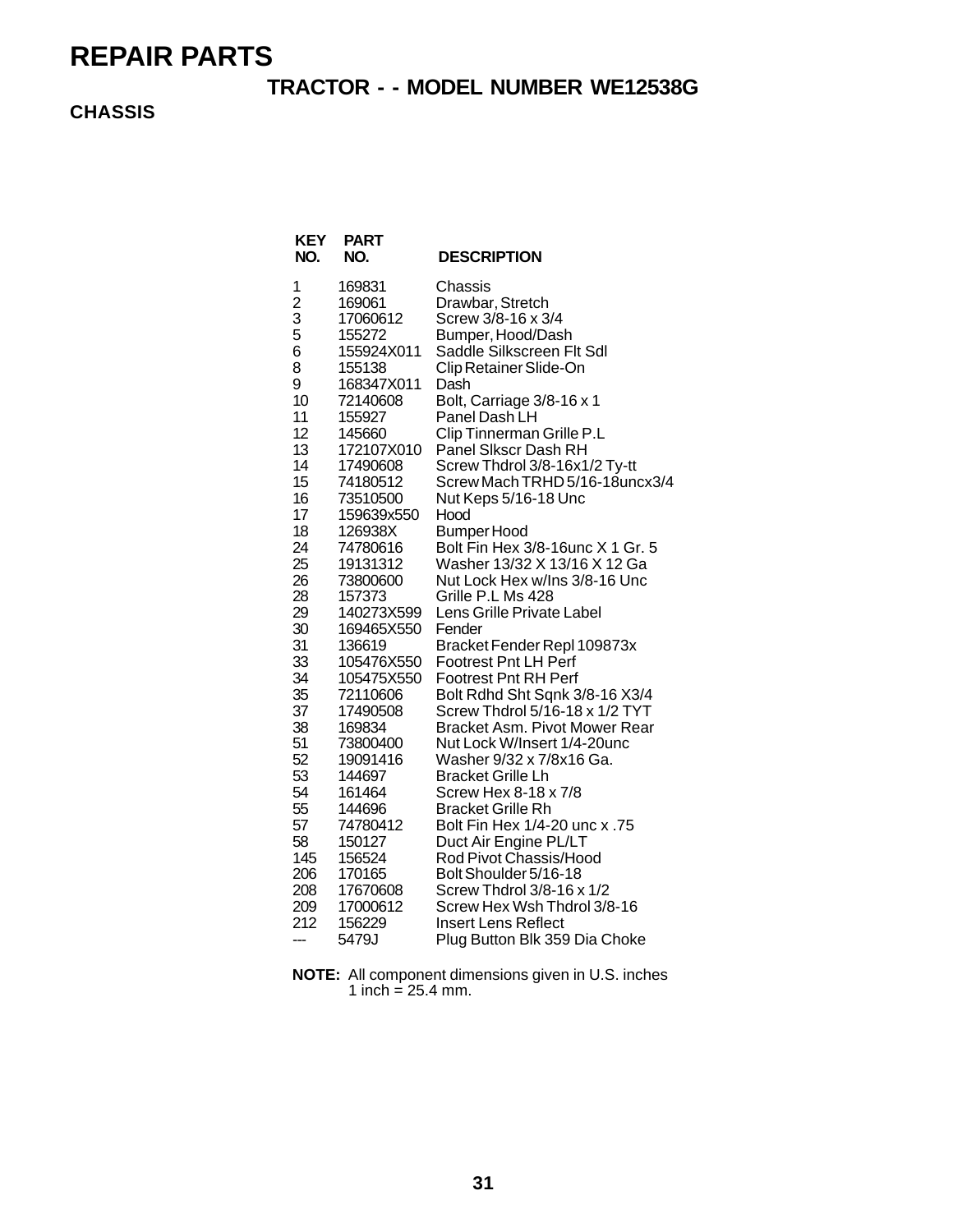**TRACTOR - - MODEL NUMBER WE12538G**

**DRIVE**

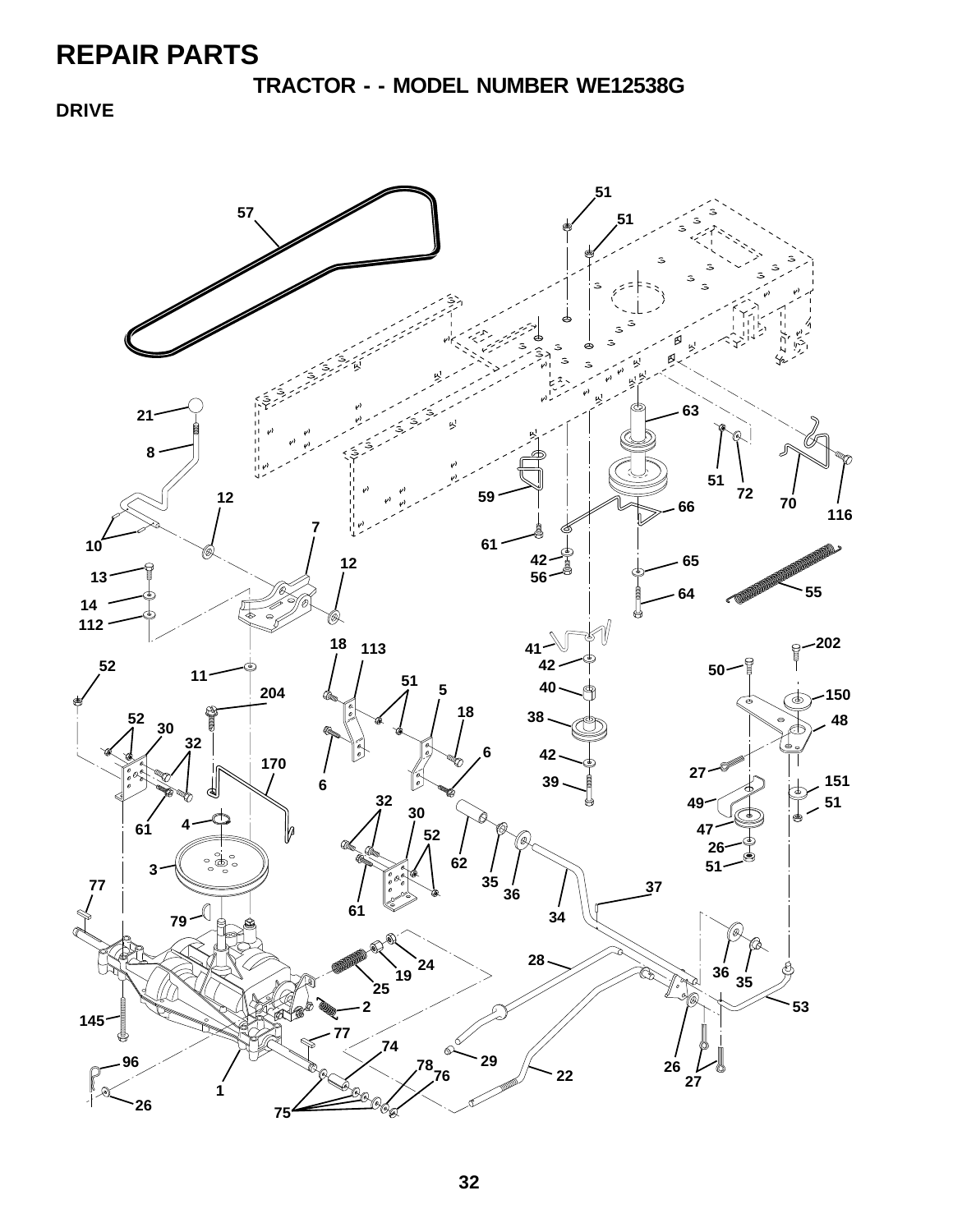#### **TRACTOR - - MODEL NUMBER WE12538G**

#### **DRIVE**

| <b>KEY</b><br>NO.         | <b>PART</b><br>NO.  | <b>DESCRIPTION</b>                                                                   | <b>KEY</b><br>NO.    | <b>PART</b><br>NO.                        | <b>DESCRIPTION</b>                                                                                                                     |
|---------------------------|---------------------|--------------------------------------------------------------------------------------|----------------------|-------------------------------------------|----------------------------------------------------------------------------------------------------------------------------------------|
| $\mathbf 1$               | .                   | Transaxle<br>Peerless Model 205-544c<br>(Order parts from transaxle<br>manufacturer) | 48<br>49<br>50<br>51 | 154407<br>123205X<br>74760624<br>73680600 | <b>Bellcrank Clutch Grnd Drv STL</b><br><b>Retainer Belt Style Spring</b><br>Bolt Hex Hd 3/8-16unc X 1-1/2<br>Nut Crownlock 3/8-16 Unc |
| $\overline{c}$            | 146682              | Spring Return Brake                                                                  | 52                   | 73680500                                  | Nut Crownlock 5/16-18 unc                                                                                                              |
| $\ensuremath{\mathsf{3}}$ | 123666X             | <b>Pulley Transaxle 18"tires</b>                                                     | 53                   | 105710X                                   | Link Clutch 7 66                                                                                                                       |
| 4                         | 12000028            | Ring Retainer #5100-62                                                               | 55                   | 105709X                                   | Spring Return Clutch 675                                                                                                               |
| 5                         | 121520X             | Strap Torque 30 Degrees RH                                                           | 56                   | 74760620                                  | Bolt Fin Hex 3/8 X 16 x 1-1/4                                                                                                          |
| $\,6$                     | 17060512            | Screw 5/16-18 x 3/4                                                                  | 57                   | 130801                                    | V-Belt Ground Drive 95                                                                                                                 |
| 7                         | 162240              | Plate Rod Shift T/a                                                                  | 59                   | 169691                                    | Keeper Belt Chassis Span Ctr                                                                                                           |
| 8                         | 131679              | Rod Shifter Blk                                                                      | 61                   | 17060612                                  | Screw 3/8-16 x 3/4                                                                                                                     |
| 10<br>11                  | 76020416<br>105701X | Pin Cotter 1/8 X 1 Cad                                                               | 62                   | 8883R                                     | <b>Cover Pedal Blk Round</b>                                                                                                           |
| 12                        | 19151216            | Washer Plate Shf 388 Sq Hole<br>Washer 15/32 X 3/4 X 16 Ga                           | 63                   | 140186                                    | Engine Pulley LT/YT                                                                                                                    |
| 13                        | 74550412            | Bolt 1/4-28 unf Gr. 8 w/Patch                                                        | 64                   | 71170764                                  | Bolt Hex 7/16-20x4 Gr 5                                                                                                                |
| 14                        | 10040400            | Washer Lock Hvy Helical 1/4                                                          | 65                   | 10040700                                  | Washer Lock Hvy Hlcl Spr 7/16                                                                                                          |
| 18                        | 74780616            | Bolt Fin Hex 3/8-16 unc X 1 Gr. 5                                                    | 66<br>70             | 154778                                    | Keeper Belt Engine                                                                                                                     |
| 19                        | 73800600            | Nut lock Hex w/Ins 3/8-16 Unc                                                        | 72                   | 134683<br>19132012                        | <b>Guide Belt Mower Drive RH</b><br>Washer 13/32 X 1-1/4 X 12 Ga                                                                       |
| 21                        | 106933X             | Knob Rd 1/2-13 Plstc Thds Blk                                                        | 74                   | 137057                                    | Spacer Axle                                                                                                                            |
| 22                        | 130804              | Rod Brake LT                                                                         | 75                   | 121749X                                   | Washer 25/32 X 1 1/4 X 16 Ga                                                                                                           |
| 24                        | 73350600            | Nut Hex Jam 3/8-16 Unc                                                               | 76                   | 12000001                                  | E-ring#5133-75                                                                                                                         |
| 25                        | 106888X             | Spring Rod Brake 200 Zinc                                                            | 77                   | 123583X                                   | Key Square 20 X 1845/1865                                                                                                              |
| 26                        | 19131316            | Washer 13/32 X 13/16 X 16 Ga                                                         | 78                   | 121748X                                   | Washer 25/32 X 1-5/8 X 16 Ga                                                                                                           |
| 27                        | 76020412            | Pin Cotter 1/8 X 3/4 Cad                                                             | 79                   | 2228M                                     | Key Woodruff                                                                                                                           |
| 28                        | 145204              | Rod Brake Parking LT/YT                                                              | 96                   | 4497H                                     | Retainer Spring 1"                                                                                                                     |
| 29<br>30                  | 71673<br>130807     | Cap Brake Parking Black<br><b>Bracket Transmission</b>                               | 112                  | 19091210                                  | Washer 9/32 X 3/4 X 10 Ga                                                                                                              |
| 32                        | 74760512            | Bolt Fin Hex 5/16-18 x 3/4                                                           | 113                  | 127285X                                   | Strap Torque 90 Degrees LH                                                                                                             |
| 34                        | 155071              | <b>Shaft Asm Pedal Foot</b>                                                          | 116                  | 72110610                                  | Bolt Rdhd Sq Neck 3/8-16 x 1.25                                                                                                        |
| 35                        | 120183X             | Bearing Nylon Blk 629 ld                                                             | 145                  | 74490540                                  | Bolt Hex Flg. Hd. 5/16-18 x Gr. 5                                                                                                      |
| 36                        | 19211616            | Washer 21/32 X 1 X 16 Ga                                                             | 150                  | 165850                                    | <b>Bushing Bellcrank</b>                                                                                                               |
| 37                        | 1572H               | Pin Roll 3/16 X 1"                                                                   | 151<br>170           | 19133210<br>165849                        | Washer 13/32 x 2 x 10 Ga.<br>Keeper, Belt Transaxle Gear                                                                               |
| 38                        | 131494              | <b>Pulley Idler Flat</b>                                                             | 202                  | 72110612                                  | Bolt Carr Sh 3/8-16 x 1-1/2 Gr.5                                                                                                       |
| 39                        | 72110622            | Bolt Rdhd 3/8-16 Unc x 2-3/4 Gr.5                                                    | 204                  | 17060516                                  | Screw 5/16-18 x 1                                                                                                                      |
| 40                        | 4470J               | Spacer Split 395 X 59 Bzp                                                            |                      |                                           |                                                                                                                                        |
| 41                        | 165838              | Keeper Belt Idler                                                                    | <b>NOTE:</b>         |                                           | All component dimensions given in U.S. inches                                                                                          |
| 42                        | 19131312            | Washer 13/32 X 13/16 X 12 Ga                                                         |                      | 1 inch = $25.4 \text{ mm}$                |                                                                                                                                        |
| 47                        | 127783              | Pulley Idler V Groove Plastic                                                        |                      |                                           |                                                                                                                                        |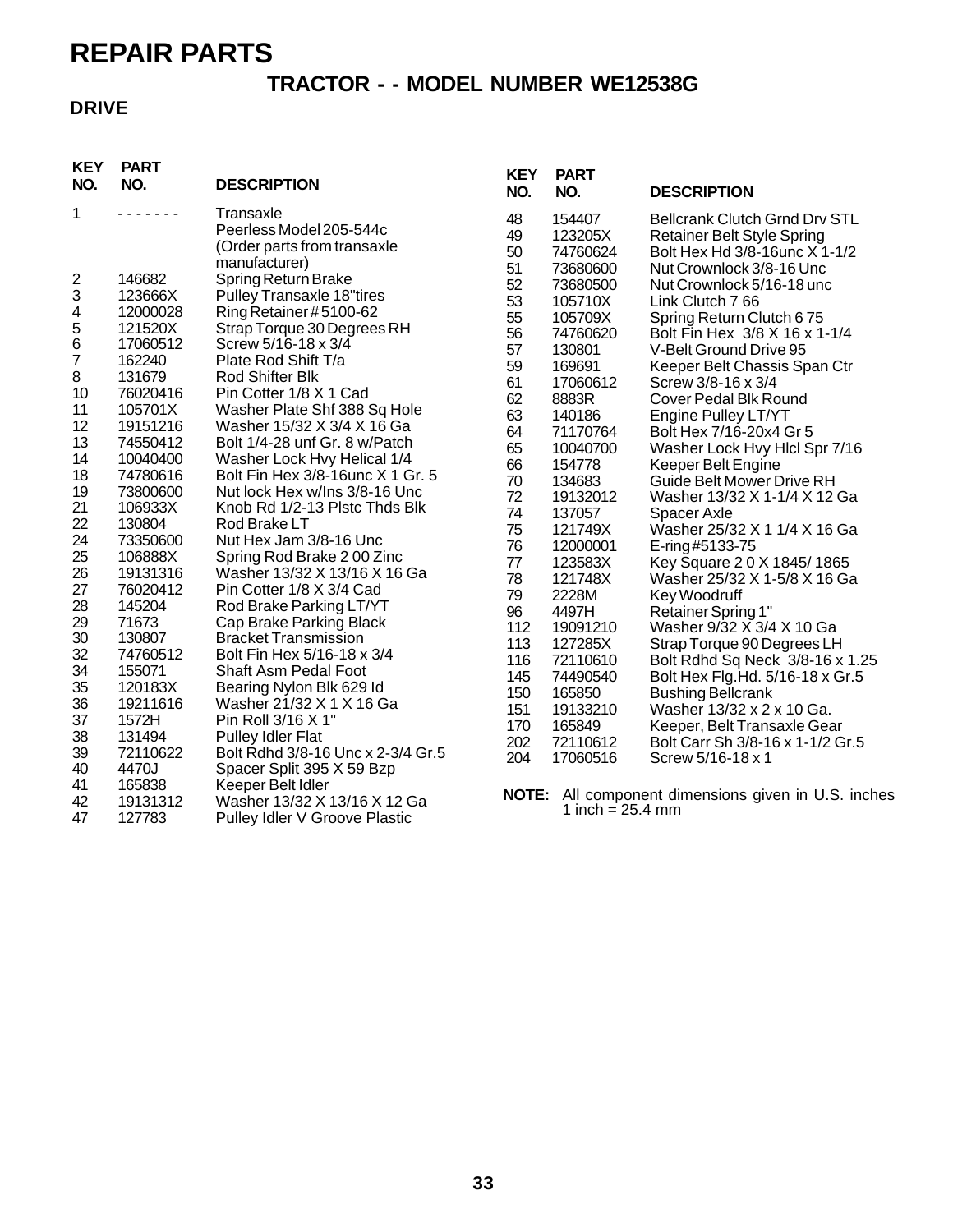### **TRACTOR - - MODEL NUMBER WE12538G**

#### **STEERING**

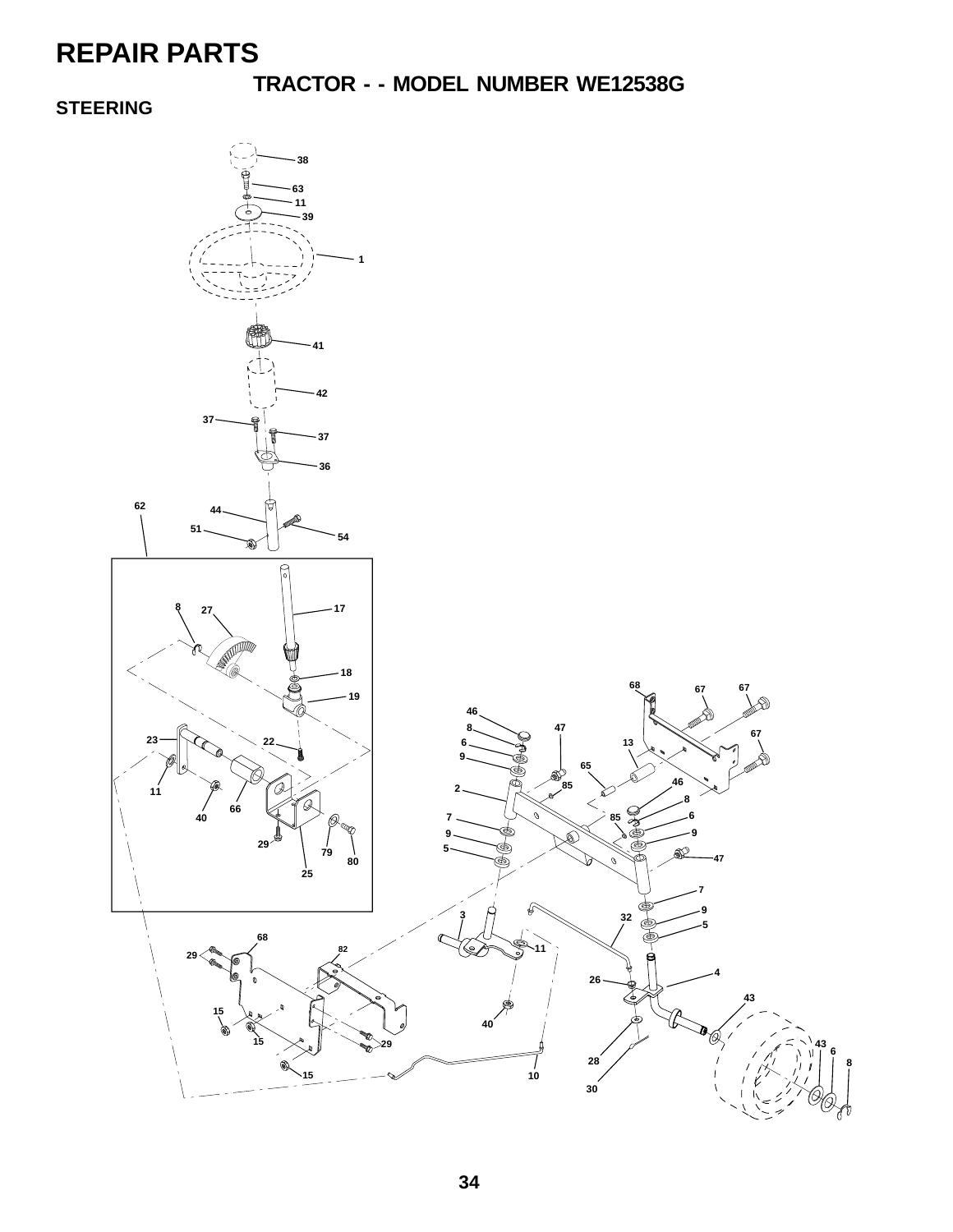#### **TRACTOR - - MODEL NUMBER WE12538G**

#### **STEERING**

| KEY<br>NO.     | <b>PART</b><br>NO.   | <b>DESCRIPTION</b>                                  |
|----------------|----------------------|-----------------------------------------------------|
| 1              | 140044               | Wheel Steering Ayp/P/L Blk                          |
| $\overline{c}$ | 154427               | Axle Asm                                            |
| 3              | 169840               | Spindle Asm LH                                      |
| 4              | 169839               | Spindle Asm RH                                      |
| 5              | 6266H                | Bearing Race Thrust Harden                          |
| 6<br>7         | 121748X              | Washer 25/32 X 1-5/8 X 16 Ga                        |
| 8              | 19272016<br>12000029 | Washer 27/32 X 1-1/4 X 16 Ga                        |
| 9              | 3366R                | Ring Klip #t5304-75<br><b>Bearing Col Strg Blk</b>  |
| 10             | 169832               | Link Drag                                           |
| 11             | 10040600             | Washer Lock Hvy Hicl Spr 3/8                        |
| 13             | 136518               | Spacer earing Axle Front                            |
| 15             | 145212               | Hexflange Lock                                      |
| 17             | 156546               | Shaft Asm Strg                                      |
| 18             | 57079                | Washer Thrust 515x 750x 033                         |
| 19             | 160395               | <b>Support Shaft</b>                                |
| 22             | 165857               | Screw Hex Wsh Hd Torx                               |
| 23             | 165851               | Shaft Asm Pittman                                   |
| 25             | 154406               | <b>Bracket Steering</b>                             |
| 26             | 126847X              | <b>Bushing Link Drag Blk LR</b>                     |
| 27<br>28       | 136874<br>19131416   | Gear Sector<br>Washer 13/32 X 7/8 X 16 Ga           |
| 29             | 17060612             | Screw 3/8-16 x 3/4                                  |
| 30             | 76020412             | Pin Cotter 1/8 X 3/4 Cad                            |
| 32             | 130465               | Rod Tie Wire Form 1975 Mech                         |
| 36             | 155099               | Bushing Strg 5/8 Id Dash                            |
| 37             | 152927               | Screw                                               |
| 38             | 140045               | Cap Wheel Steer Ayp                                 |
| 39             | 19133812             | Washer 13/32 x 2-3/8 x 12 Ga.                       |
| 40             | 7810H                | Nut Lock Center 3/8-24un                            |
| 41             | 100711L              | <b>Adaptor Wheel Strg</b>                           |
| 42             | 145054X428           | Boot Dash Mtl Steering Blk                          |
| 43             | 121749X              | Washer 25/32 X 1 1/4 X 16 Ga                        |
| 44<br>46       | 153720<br>121232X    | <b>Extension Steering</b><br>Cap Spindle Fr Top Blk |
| 47             | 6855M                | <b>Fitting Grease</b>                               |
| 51             | 73800500             | Nut Lock Hex W/Ins 5/16-18                          |
| 54             | 74780520             | Bolt Fin Hex 3/8-16 unc x 1-1/4                     |
| 62             | 167902               | <b>Kit Steering Assembly Service</b>                |
| 63             | 74780616             | Bolt Fin Hex 3/8-16unc x 1 Gr.5                     |
| 65             | 160367               | Spacer Brace Axle                                   |
| 66             | 154404               | Bearing Arm Pittman                                 |
| 67             | 72140618             | Bolt Fin Hex 5/8-11 unc x 2-3/4                     |
| 68             | 169827               | <b>Brace Axle</b>                                   |
| 79             | 19132012             | Washer 13/32 x 1 1/4 x 12 Ga.                       |
| 80             | 74950612             | Bolt Hex 3/8-16 x 3/4                               |
| 82             | 169835               | <b>Bracket Susp Chassis Front</b>                   |
| 85             | 133835               | <b>Fastener Christmas Tree</b>                      |

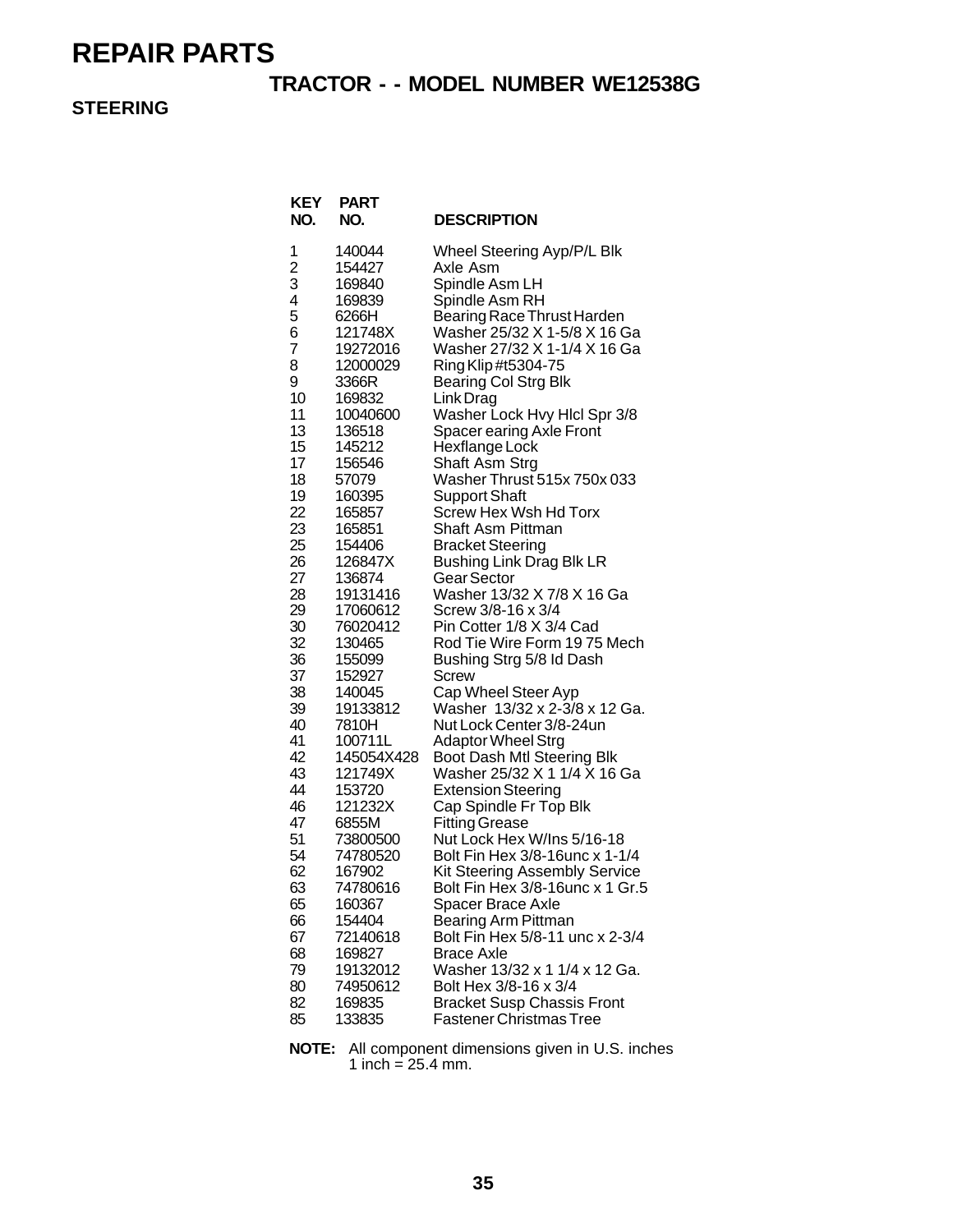**TRACTOR - - MODEL NUMBER WE12538G**

**ENGINE**

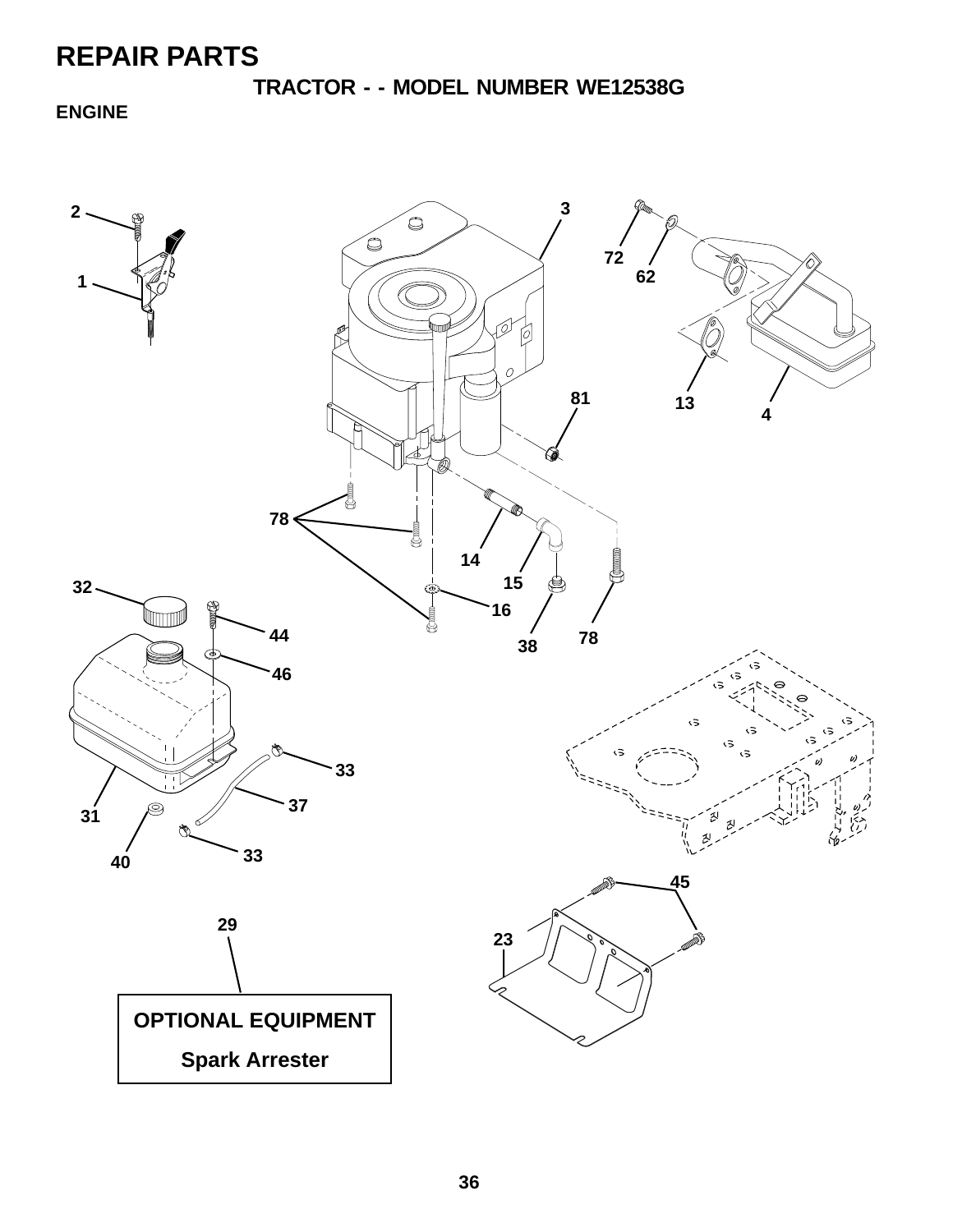#### **TRACTOR - - MODEL NUMBER WE12538G**

**ENGINE**

| KEY<br>NO.    | <b>PART</b><br>NO.   | <b>DESCRIPTION</b>                                               |
|---------------|----------------------|------------------------------------------------------------------|
| 1             | 140310               | Control Th/ch Flag                                               |
| $\frac{2}{3}$ | 17720410             | Screw Hex Thd Cut 1/4-20x5/8 T<br>Engine, B&S 289707             |
| 4             | 137348               | (Order parts from engine manufacturer)<br>Muffler Exhaust B&S Lc |
| 13            | 165291               | Gasket Eng 1 313 ld Tin Plated                                   |
| 14<br>15      | 13280324<br>13200300 | Nipple Pipe 3/8 Npt X 3"<br>Elbow Std 90 Degree 3/8-18 Npt       |
| 16            | 11050600             | Washer Lock Ext Tooth 3/8                                        |
| 23            | 169837               | Shield BRN/DBR Guard                                             |
| 29            | 137180               | Kit Spark Arrestor (Flat Scrn)                                   |
| 31            | 109202X              | <b>Tank Fuel Front</b>                                           |
| 32<br>33      | 140527<br>123487X    | Cap Asm Fuel<br>Clamp Hose                                       |
| 37            | 137040               | Line Fuel 20"                                                    |
| 38            |                      | Oil Drain Plug (Order From Engine                                |
|               |                      | Manufacturer)                                                    |
| 40            | 124028X              | Bushing Snap Nyl Blk Fuel Line                                   |
| 44            | 17490412             | Screw Thdrol 1/4-20 x 3/4                                        |
| 45<br>46      | 17000612<br>19091416 | Screw Hex Wsh Thdrol 3/8-16<br>Washer 9/32 X 7/8 X 16 Ga         |
| 62            | 10040500             | Washer Lock Hvy Hicl Spr                                         |
| 72            | 71070510             | Screw Hexcap 5/16-18 x 5/8                                       |
| 78            | 17060620             | Screw 3/8-16 x 1-1/4                                             |
| 81            | 73510400             | Nut Keps Hex 1/4-20 Unc                                          |
|               |                      |                                                                  |

**NOTE:** All component dimensions given in U.S. inches 1 inch =  $25.4 \text{ mm}$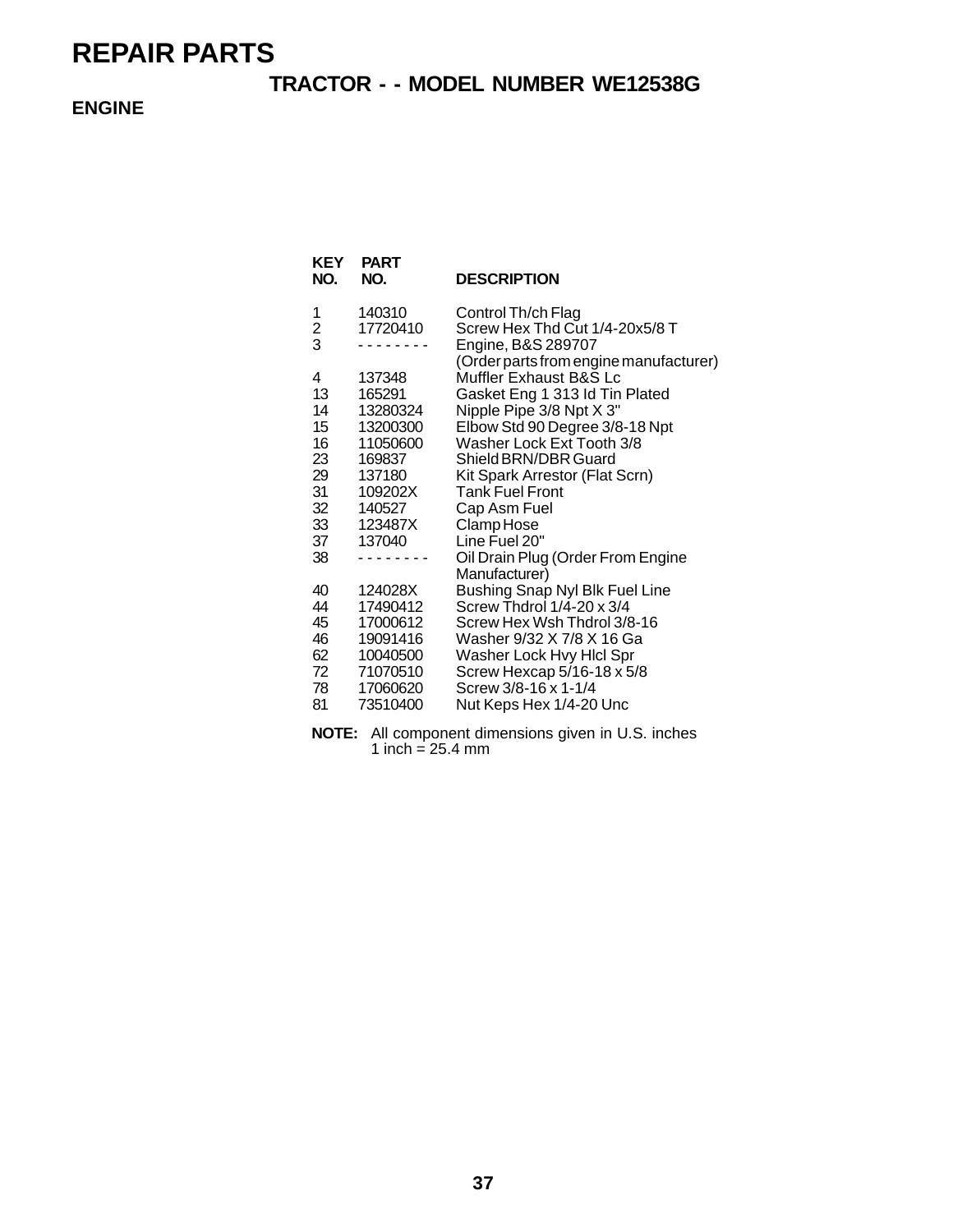**TRACTOR - - MODEL NUMBER WE12538G**

**SEAT**



| <b>PART</b><br>NO. | <b>DESCRIPTION</b>                 |
|--------------------|------------------------------------|
| 127426X            | Seat                               |
| 140551             | <b>Bracket Seat Pivot</b>          |
| 71110616           | Bolt Hex 3/8 - 16 X 1              |
| 19131610           | Washer 13/32 X 1 X10Ga.            |
| 145006             | Clip Push-In Hinged                |
| 73800600           | Nut Lock Hex w/Ins 3/8 - 16        |
| 124181X            | Spring Seat Cprsn 2 250 Blk Zi     |
| 17000616           | Screw 3/8-16 x 1.5                 |
| 19131614           | Washer 13/32 X 1 X 14 Ga           |
| 155925             | Pan Pnt Seat (Blk)                 |
| 121246X            | <b>Bracket Pnt Mounting Switch</b> |
| 121248X            | <b>Bushing Snap Blk Nyl</b>        |
|                    |                                    |

| KEY<br>NO. | <b>PART</b><br>NO. | <b>DESCRIPTION</b>                 |
|------------|--------------------|------------------------------------|
| 14         | 72050412           | Bolt Rdhd Sht Nk 1/4 - 20 X 1 -1/2 |
| 15         | 134300             | Spacer Split .28 X .96             |
| 16         | 121250X            | Spring Cprsn                       |
| 17         | 123976X            | Nut Lock 1/4 Lge Flg               |
| 21         | 171852             | Bolt Shoulder 5/16-18 Unc-2A       |
| 22         | 73800500           | Nut Lock Hex w/Ins 5/16 - 18       |
| 23         | 74780814           | Bolt Fin Hex 1/2-13 X 7/8 Gr. 5    |
| 24         | 19171912           | Washer 17/32 X 1-3/16 X 12 Ga      |
| 25         | 127018X            | Bolt Shoulder 5/16-18 X .62        |
| 26         | 10040800           | Washer Lock Hvy Hicl Spr 1/2       |

**NOTE:** All component dimensions given in U.S. inches 1 inch =  $25.4$  mm.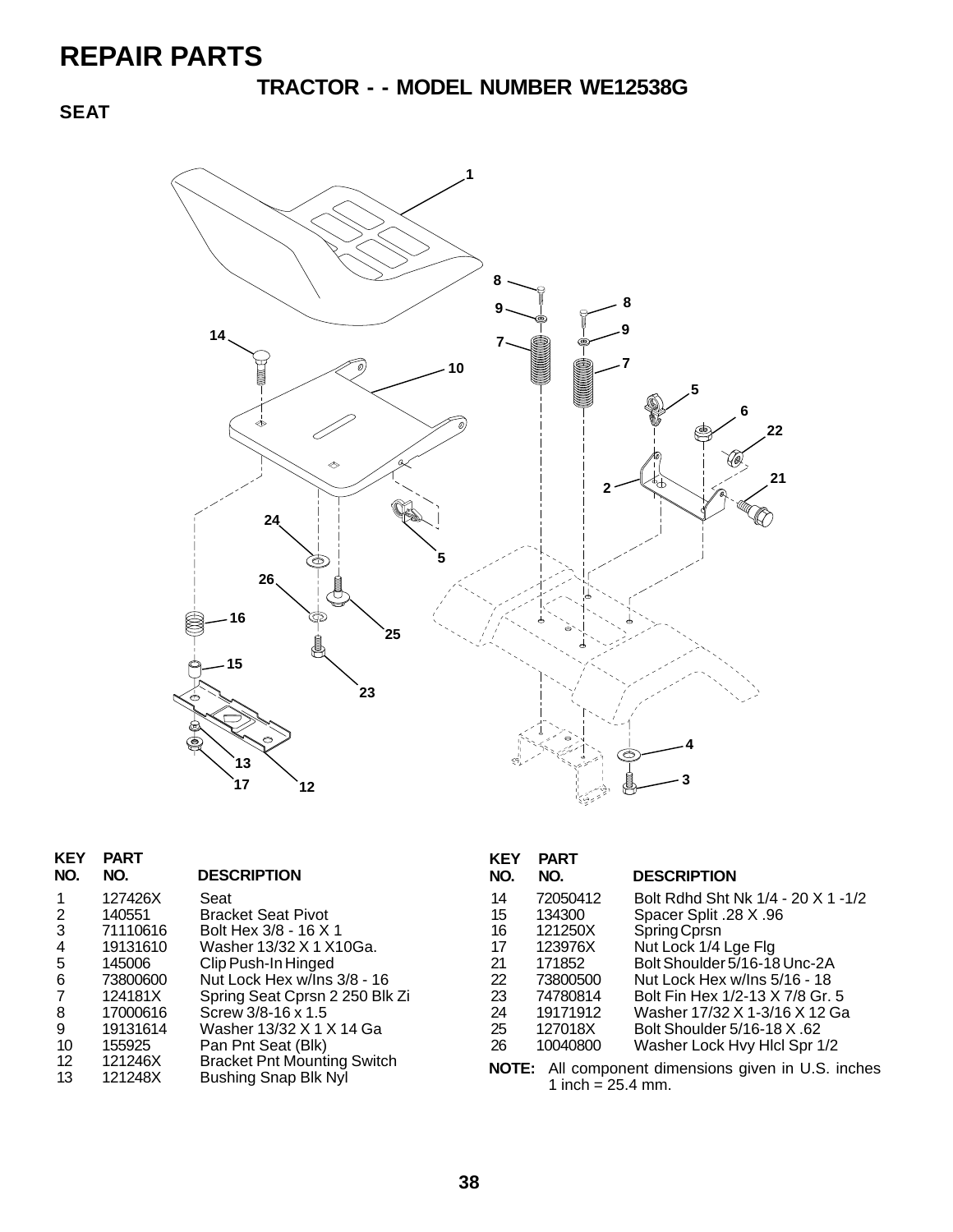#### **TRACTOR - - MODEL NUMBER WE12538G**

#### **DECALS**



#### **WHEELS & TIRES**



| <b>KEY</b><br>NO. | <b>PART</b><br>NO.         | <b>DESCRIPTION</b>                                         |
|-------------------|----------------------------|------------------------------------------------------------|
| 1                 | 59192                      | Cap, Tire valve                                            |
| 2                 | 65139                      | Stem, Valve                                                |
| 3                 | 106222X                    | Tire. Front                                                |
| 4                 | 59904                      | Tube, Front (Service item only)                            |
| 5                 | 106732X427                 | Rim assembly, 6"front                                      |
| 6                 | 278H                       | Fitting, Grease (Front wheel only)                         |
| $\overline{7}$    | 9040H                      | Bearing, Flange (Front wheel only)                         |
| 8                 | 106108X427                 | Rim assembly, 8" rear                                      |
| 9                 | 124635X                    | Tire, Rear                                                 |
| 10                | 7152J                      | Tube, Rear (Service item only)                             |
| 11                | 104757X                    | Cap, Hub Axle                                              |
|                   | 144334                     | Sealant, Tire (10 oz. Tube)                                |
|                   |                            | <b>NOTE:</b> All component dimensions given in U.S. inches |
|                   | 1 inch = $25.4 \text{ mm}$ |                                                            |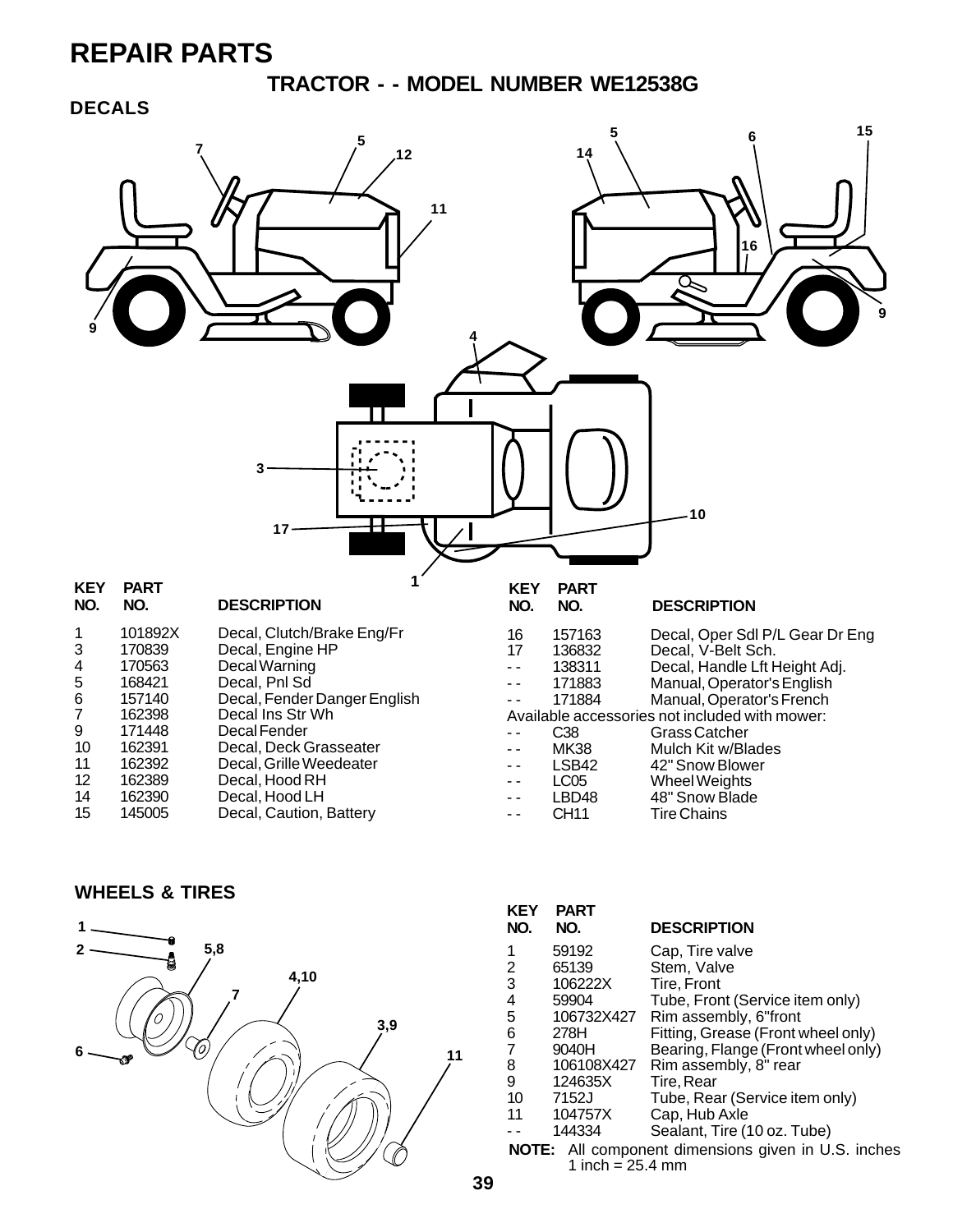**TRACTOR - - MODEL NUMBER WE12538G**

**MOWER LIFT**

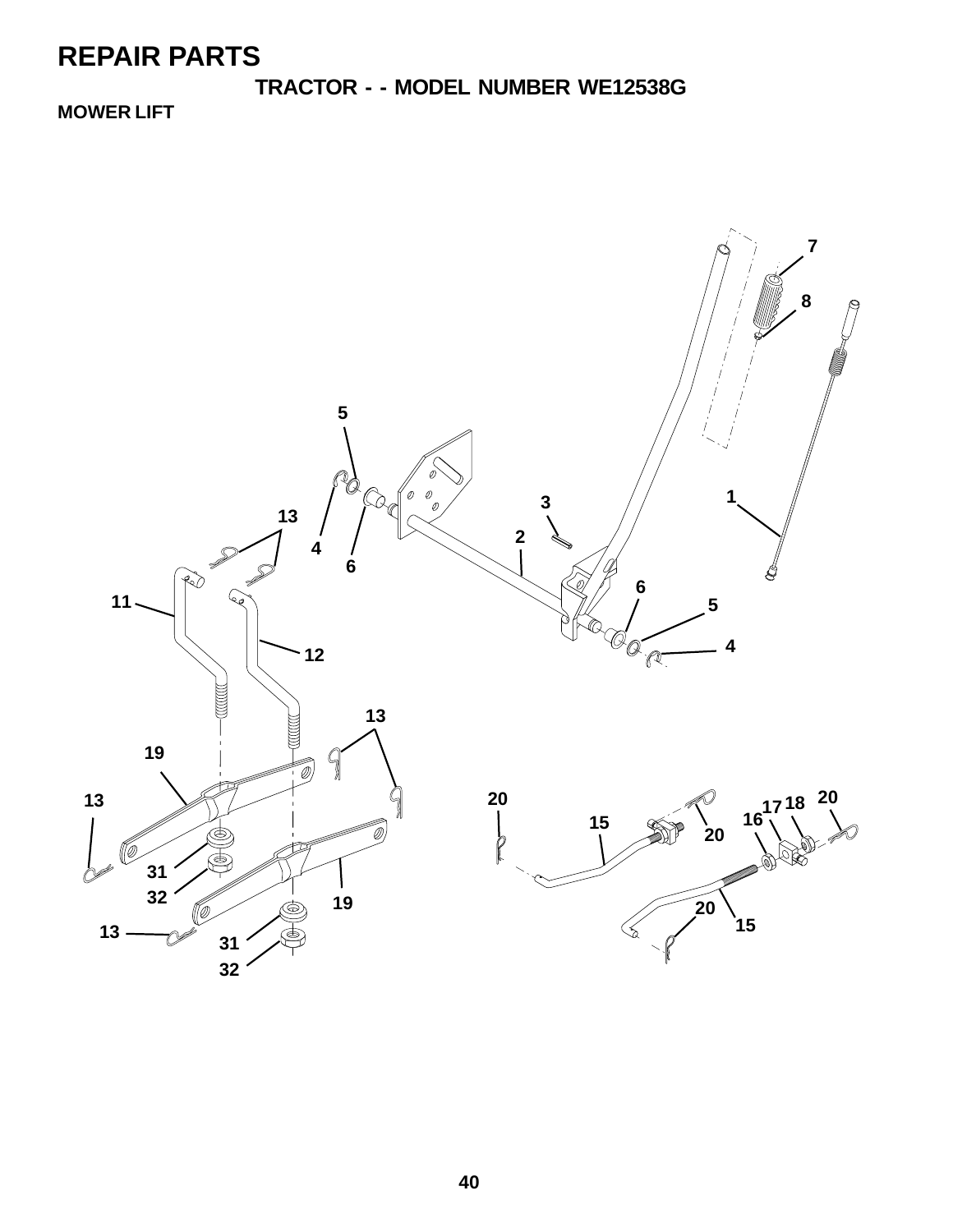#### **TRACTOR - - MODEL NUMBER WE12538G**

#### **MOWER LIFT**

| <b>KEY</b><br>NO.                                                                                                   | <b>PART</b><br>NO.                                                                                                                                                                                      | <b>DESCRIPTION</b>                                                                                                                                                                                                                                                                                                                                                                                                                                                                                          |
|---------------------------------------------------------------------------------------------------------------------|---------------------------------------------------------------------------------------------------------------------------------------------------------------------------------------------------------|-------------------------------------------------------------------------------------------------------------------------------------------------------------------------------------------------------------------------------------------------------------------------------------------------------------------------------------------------------------------------------------------------------------------------------------------------------------------------------------------------------------|
| 1<br>2<br>3<br>4<br>5<br>6<br>$\overline{7}$<br>8<br>11<br>12<br>13<br>15<br>16<br>17<br>18<br>19<br>20<br>31<br>32 | 159460<br>159471<br>105767X<br>12000002<br>19211621<br>120183X<br>109413X<br>124526X<br>139865<br>139866<br>4939M<br>173288<br>73350800<br>130171<br>73800800<br>139868<br>163552<br>140302<br>73540600 | Wire Asm Inner/Sprg w/plunger<br>Shaft Asm Lift RH<br>Pin Groove 1 500 Zinc<br>E Ring #5133-62<br>Washer 21/32 X 1 X 21 Ga<br>Bearing Nylon Blk 629 ld<br>Grip Handle Bicycle Matte Blk<br><b>Button Plunger Black</b><br>Link Lift LH Fixed Length<br>Link Lift RH Fixed Length<br>Retainer Spring<br>Link Front<br>Nut Jam Hex 1/2-13 Unc<br><b>Trunnion Blk Zinc</b><br>Nut Lockw/Wsh 1/2-13 Unc<br>Arm Suspension Rear<br>Retainer, Spring<br><b>Bearing Pvt Lift Spherical</b><br>Nut Crownlock 3/8-24 |
|                                                                                                                     |                                                                                                                                                                                                         |                                                                                                                                                                                                                                                                                                                                                                                                                                                                                                             |

**NOTE:** All component dimensions given in U.S. inches 1 inch =  $25.4$  mm.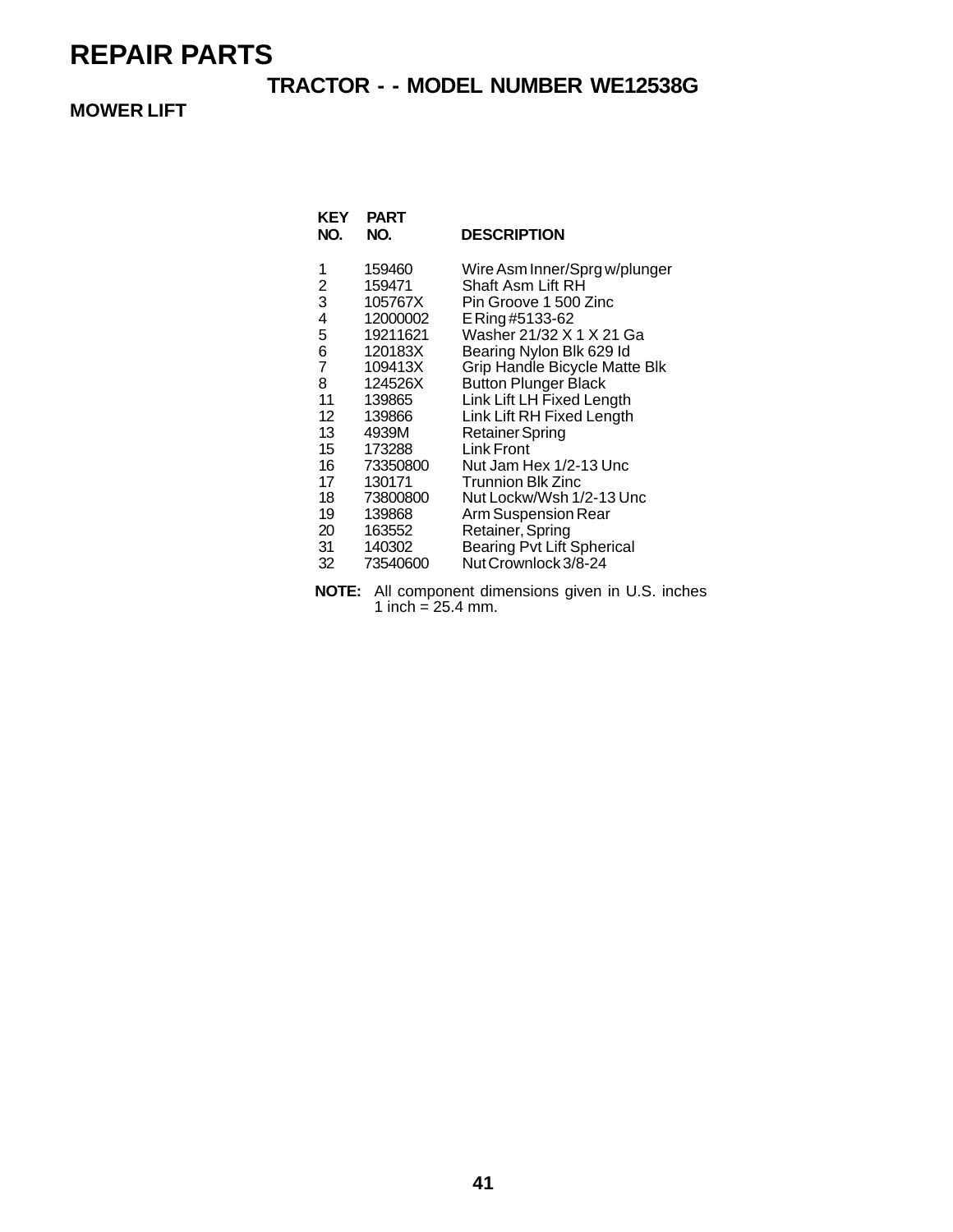**TRACTOR - - MODEL NUMBER WE12538G**

**MOWER DECK**